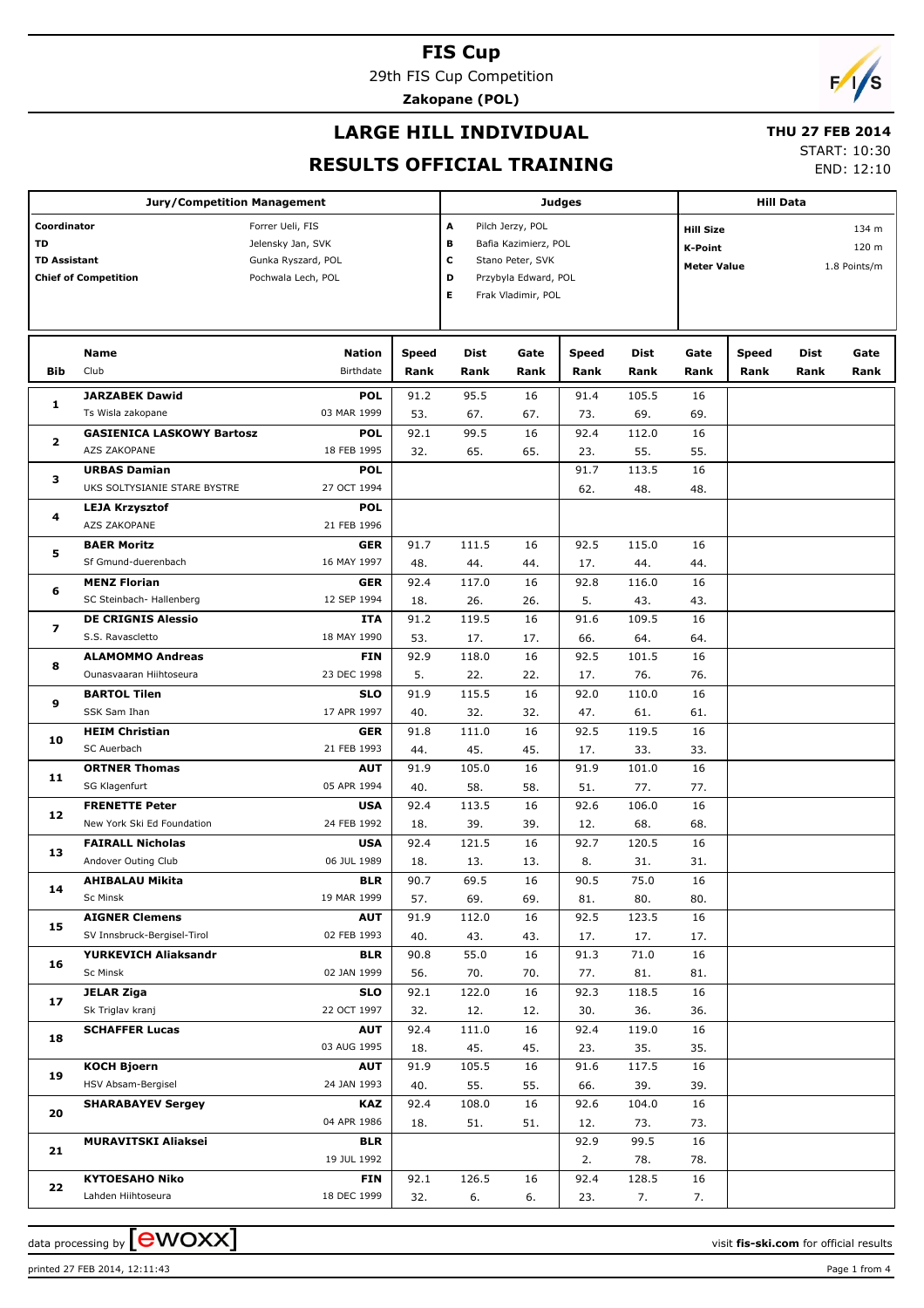29th FIS Cup Competition

**Zakopane (POL)**

## **LARGE HILL INDIVIDUAL**

#### **THU 27 FEB 2014**

#### **RESULTS OFFICIAL TRAINING**

START: 10:30 END: 12:10

|     | Name                                                | Nation                    | <b>Speed</b> | Dist         | Gate      | <b>Speed</b> | Dist         | Gate      | <b>Speed</b> | Dist | Gate |
|-----|-----------------------------------------------------|---------------------------|--------------|--------------|-----------|--------------|--------------|-----------|--------------|------|------|
| Bib | Club                                                | Birthdate                 | Rank         | Rank         | Rank      | Rank         | Rank         | Rank      | Rank         | Rank | Rank |
|     | <b>VODAN Aljaz</b>                                  | <b>SLO</b>                | 92.4         | 123.0        | 16        | 92.0         | 124.5        | 16        |              |      |      |
| 23  | Sk Triglav kranj                                    | 10 APR 1995               | 18.          | 11.          | 11.       | 47.          | 14.          | 14.       |              |      |      |
| 24  | <b>LUNARDI Andrew</b>                               | ITA                       | 92.6         | 94.0         | 16        | 92.2         | 113.0        | 16        |              |      |      |
|     | Sc Gallio                                           | 29 NOV 1996               | 9.           | 68.          | 68.       | 36.          | 51.          | 51.       |              |      |      |
| 25  | <b>SAKALA Filip</b>                                 | <b>CZE</b>                | 92.7         | 102.0        | 16        | 92.6         | 111.5        | 16        |              |      |      |
|     | Tj Frenstat pod radhostem                           | 21 MAY 1996               | 7.           | 60.          | 60.       | 12.          | 56.          | 56.       |              |      |      |
| 26  | <b>SCHOFT Felix</b>                                 | <b>GER</b>                | 92.6         | 118.5        | 16        | 92.6         | 128.0        | 16        |              |      |      |
|     | SC Partenkirchen                                    | 06 JUL 1990               | 9.           | 19.          | 19.       | 12.          | 8.           | 8.        |              |      |      |
| 27  | DI LENARDO Zeno                                     | ITA                       |              | 118.5        | 16        | 92.2         | 132.5        | 16        |              |      |      |
|     | Sc Monte Iussari                                    | 19 OCT 1995               |              | 19.          | 19.       | 36.          | 4.           | 4.        |              |      |      |
| 28  | <b>KOSEC Jaka</b>                                   | <b>SLO</b>                |              | 117.0        | 16        | 92.4         | 125.0        | 16        |              |      |      |
|     | SSK Velenje                                         | 01 APR 1994               |              | 26.          | 26.       | 23.          | 12.          | 12.       |              |      |      |
| 29  | <b>HACEK Vit</b>                                    | <b>CZE</b>                |              | 113.5        | 16        | 92.3         | 123.0        | 16        |              |      |      |
|     |                                                     | 28 JUN 1994<br><b>BLR</b> |              | 39.          | 39.       | 30.<br>92.3  | 21.<br>103.5 | 21.<br>16 |              |      |      |
| 30  | <b>MYTSKANIUK Yauheny</b>                           | 25 MAR 1991               |              |              |           | 30.          | 75.          | 75.       |              |      |      |
|     | <b>MECHLER Maximilian</b>                           | <b>GER</b>                |              | 129.5        | 16        | 92.8         | 136.0        | 16        |              |      |      |
| 31  | WSV Isny                                            | 03 JAN 1984               |              | 4.           | 4.        | 5.           | 2.           | 2.        |              |      |      |
|     | PRZYBYLA Jakub                                      | <b>POL</b>                | 91.7         | 117.5        | 16        |              |              |           |              |      |      |
| 32  | WKS Zakopane                                        | 18 JAN 1994               | 48.          | 25.          | 25.       |              |              |           |              |      |      |
|     | <b>GUT Pawel</b>                                    | <b>POL</b>                |              |              |           |              |              |           |              |      |      |
| 33  | Lks Poroniec poronin                                | 05 APR 1997               |              |              |           |              |              |           |              |      |      |
| 34  | <b>HOLLAUS Francesco</b>                            | <b>AUT</b>                |              | 131.5        | 16        | 91.7         | 121.0        | 16        |              |      |      |
|     |                                                     | 16 DEC 1994               |              | 3.           | 3.        | 62.          | 30.          | 30.       |              |      |      |
| 35  | <b>MICHALEK Jan</b>                                 | <b>CZE</b>                |              | 117.0        | 16        | 91.6         | 111.0        | 16        |              |      |      |
|     | Tj Roznov pod radhostem                             | 22 MAY 1996               |              | 26.          | 26.       | 66.          | 57.          | 57.       |              |      |      |
| 36  | <b>UNTERBERGER David</b>                            | <b>AUT</b>                | 92.5         | 119.0        | 16        | 92.2         | 126.5        | 16        |              |      |      |
|     | SV Bad Goisern                                      | 23 SEP 1988               | 13.          | 18.          | 18.       | 36.          | 9.           | 9.        |              |      |      |
| 37  | <b>PASICHNYK Stepan</b>                             | <b>UKR</b>                |              |              |           | 91.8         | 113.0        | 16        |              |      |      |
|     | Kremenets ski school                                | 09 JAN 1998               |              |              |           | 56.          | 51.          | 51.       |              |      |      |
| 38  | <b>RAVNIK Kristijan</b>                             | <b>SLO</b>                | 92.0         | 120.5        | 16        | 91.8         | 126.0        | 16        |              |      |      |
|     | SK Triglav Kranj<br><b>FRIEDRICH Tomas</b>          | 11 SEP 1996<br><b>CZE</b> | 37.          | 15.          | 15.<br>16 | 56.<br>91.7  | 11.<br>123.5 | 11.<br>16 |              |      |      |
| 39  | SK Jested Liberec                                   | 02 FEB 1995               |              | 118.0<br>22. | 22.       | 62.          | 17.          | 17.       |              |      |      |
|     | <b>BRUNNER Niklas</b>                               | <b>GER</b>                |              | 105.5        | 16        | 92.2         | 109.5        | 16        |              |      |      |
| 40  | Sc Partenkirchen                                    | 10 JUN 1996               |              | 55.          | 55.       | 36.          | 64.          | 64.       |              |      |      |
|     | <b>KADLEC Milos</b>                                 | CZE                       |              | 115.5        | 16        | 92.0         | 119.5        | 16        |              |      |      |
| 41  | Skl Nove mesto na morave                            | 26 NOV 1992               |              | 32.          | 32.       | 47.          | 33.          | 33.       |              |      |      |
|     | <b>BARTOS David</b>                                 | CZE                       |              | 102.5        | 16        | 91.8         | 105.5        | 16        |              |      |      |
| 42  | Tj Desna                                            | 13 JUN 1994               |              | 59.          | 59.       | 56.          | 69.          | 69.       |              |      |      |
|     | <b>STEKALA Andrzej</b>                              | <b>POL</b>                |              |              |           | 91.1         | 104.5        | 16        |              |      |      |
| 43  | Azs Zakopane                                        | 30 JUN 1995               |              |              |           | 79.          | 72.          | 72.       |              |      |      |
| 44  | <b>HEBEL Sebastian</b>                              | <b>POL</b>                |              |              |           | 92.4         | 124.0        | 16        |              |      |      |
|     | SSR LZS Sokol Szczyrk                               | 05 JUL 1995               |              |              |           | 23.          | 15.          | 15.       |              |      |      |
| 45  | <b>KALINCHUK Andriy</b>                             | <b>UKR</b>                | 92.6         | 109.0        | 16        | 92.3         | 113.5        | 16        |              |      |      |
|     | Verkhovyna Ski School                               | 03 DEC 1995               | 9.           | 50.          | 50.       | 30.          | 48.          | 48.       |              |      |      |
| 46  | <b>DEMIR Ayberk</b>                                 | <b>TUR</b>                |              | 99.0         | 16        | 92.0         | 107.5        | 16        |              |      |      |
|     |                                                     | 14 FEB 1997               |              | 66.          | 66.       | 47.          | 66.          | 66.       |              |      |      |
| 47  | <b>BARTOL Gasper</b>                                | <b>SLO</b>                |              | 116.0        | 16        | 92.2         | 133.5        | 16        |              |      |      |
|     | SSK Sam Ihan                                        | 27 SEP 1991               |              | 31.          | 31.       | 36.          | 3.           | 3.        |              |      |      |
| 48  | <b>BUZESCU PURICE Constantin Ro</b><br>Css brasovia | ROU<br>19 JUN 1997        |              |              |           | 91.6         | 97.0         | 16        |              |      |      |
|     |                                                     |                           |              |              |           | 66.          | 79.          | 79.       |              |      |      |

data processing by **CWOXX**  $\blacksquare$ 

printed 27 FEB 2014, 12:11:43 Page 2 from 4

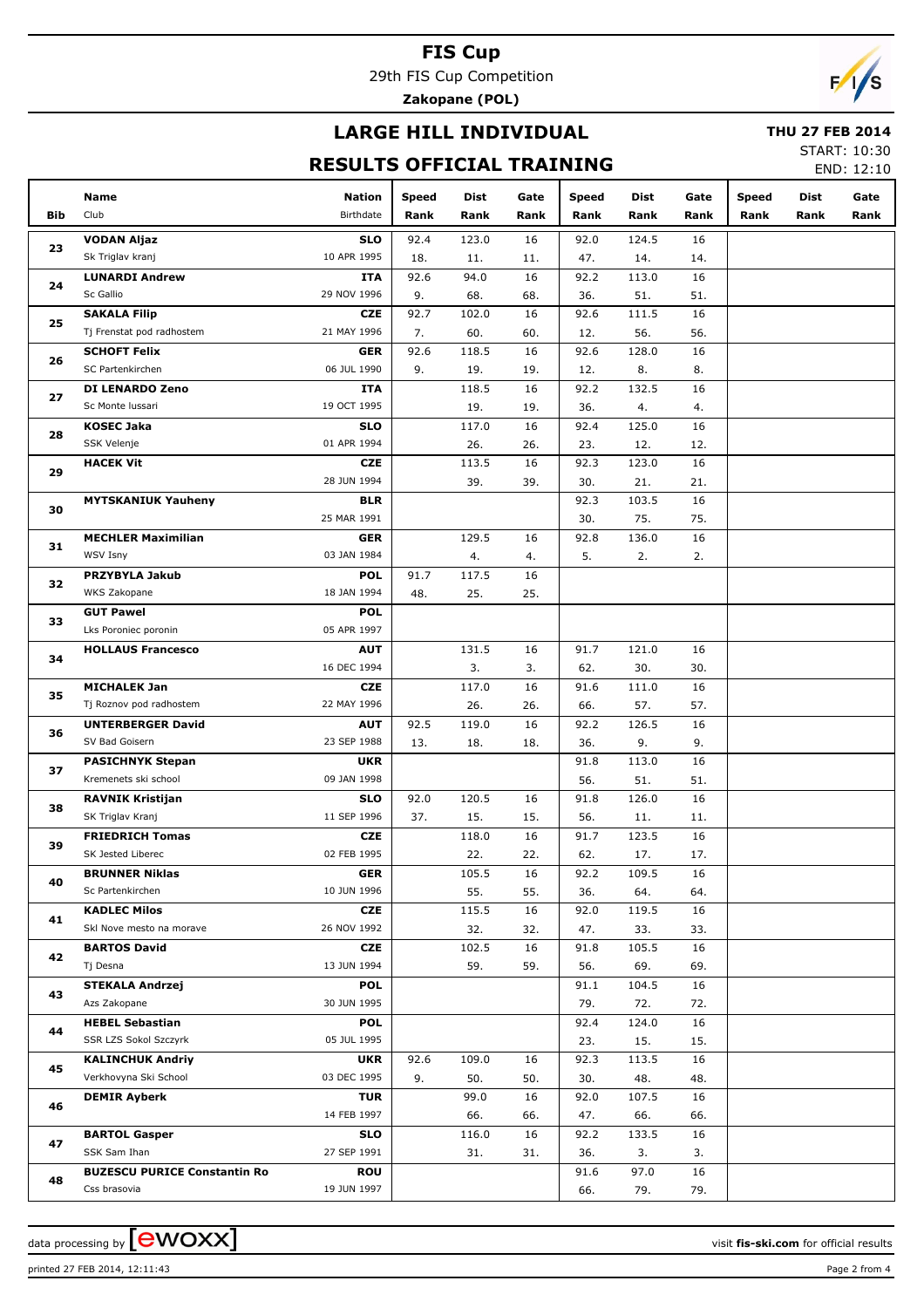29th FIS Cup Competition

**Zakopane (POL)**

## **LARGE HILL INDIVIDUAL**

#### **THU 27 FEB 2014**

## **RESULTS OFFICIAL TRAINING**

START: 10:30 END: 12:10

|          | <b>Name</b>                                   | <b>Nation</b>             | <b>Speed</b> | Dist  | Gate | Speed | <b>Dist</b> | Gate | Speed | Dist | Gate |
|----------|-----------------------------------------------|---------------------------|--------------|-------|------|-------|-------------|------|-------|------|------|
| Bib      | Club                                          | <b>Birthdate</b>          | Rank         | Rank  | Rank | Rank  | Rank        | Rank | Rank  | Rank | Rank |
|          | <b>LUNARDI Michael</b>                        | ITA                       | 92.7         | 125.5 | 16   | 92.5  | 121.5       | 16   |       |      |      |
| 49       | G.S. FORESTALE                                | 21 SEP 1992               | 7.           | 7.    | 7.   | 17.   | 28.         | 28.  |       |      |      |
|          | <b>KALYKOV Shyngys</b>                        | KAZ                       |              | 106.0 | 16   | 91.8  | 105.5       | 16   |       |      |      |
| 50       |                                               | 05 MAY 1994               |              | 54.   | 54.  | 56.   | 69.         | 69.  |       |      |      |
|          | <b>PODZORSKI Lukasz</b>                       | <b>POL</b>                | 92.0         | 118.0 | 16   | 91.3  | 122.5       | 16   |       |      |      |
| 51       | Ks Wisla ustronianka                          | 25 JAN 1996               | 37.          | 22.   | 22.  | 77.   | 23.         | 23.  |       |      |      |
|          | <b>JANOTA Konrad</b>                          | <b>POL</b>                | 93.4         | 110.0 | 16   | 92.7  | 122.5       | 16   |       |      |      |
| 52       | <b>SSR LZS Sokol Szczyrk</b>                  | 13 NOV 1994               | 1.           | 49.   | 49.  | 8.    | 23.         | 23.  |       |      |      |
|          | <b>IPCIOGLU Fatih Arda</b>                    | <b>TUR</b>                | 92.2         | 102.0 | 16   | 91.9  | 114.5       | 16   |       |      |      |
| 53       |                                               | 28 SEP 1997               | 28.          | 60.   | 60.  | 51.   | 47.         | 47.  |       |      |      |
|          | <b>CINTIMAR Muhammet Irfan</b>                | <b>TUR</b>                | 92.1         | 106.5 | 16   | 91.6  | 110.5       | 16   |       |      |      |
| 54       |                                               | 16 JUL 1997               | 32.          | 53.   | 53.  | 66.   | 60.         | 60.  |       |      |      |
| 55       | <b>KOJZAR Mateusz</b>                         | <b>POL</b>                | 92.0         | 115.5 | 16   | 91.4  | 117.0       | 16   |       |      |      |
|          | Ks Wisla ustronianka                          | 14 OCT 1994               | 37.          | 32.   | 32.  | 73.   | 40.         | 40.  |       |      |      |
| 56       | <b>MUELLER Lukas</b>                          | <b>AUT</b>                | 93.3         | 132.0 | 16   | 93.1  | 132.0       | 16   |       |      |      |
|          | SV Villach-Kaernten                           | 14 MAR 1992               | 2.           | 2.    | 2.   | 1.    | 5.          | 5.   |       |      |      |
| 57       | <b>DREHER Michael</b>                         | <b>GER</b>                | 91.8         | 133.0 | 16   | 92.2  | 138.0       | 16   |       |      |      |
|          | Sc Oberstdorf                                 | 30 JAN 1993               | 44.          | 1.    | 1.   | 36.   | 1.          | 1.   |       |      |      |
| 58       | <b>HOLIK Frantisek</b>                        | <b>CZE</b>                | 92.8         | 117.0 | 16   | 92.4  | 115.0       | 16   |       |      |      |
|          | Lsk Lomnice nad popelkou                      | 23 OCT 1998               | 6.           | 26.   | 26.  | 23.   | 44.         | 44.  |       |      |      |
| 59       | <b>KOT Jakub</b>                              | <b>POL</b>                |              |       |      | 91.5  | 130.5       | 16   |       |      |      |
| 60<br>61 | AZS Zakopane                                  | 19 JAN 1990               |              |       |      | 72.   | 6.          | 6.   |       |      |      |
|          | <b>MODIC Andraz</b>                           | <b>SLO</b>                | 92.4         | 117.0 | 16   | 92.1  | 122.0       | 16   |       |      |      |
|          | SSK Logatec                                   | 23 OCT 1996               | 18.          | 26.   | 26.  | 45.   | 26.         | 26.  |       |      |      |
|          | <b>STURSA Vojtech</b>                         | <b>CZE</b>                | 91.8         | 114.0 | 16   | 91.6  | 113.0       | 16   |       |      |      |
|          | Dukla Liberec                                 | 03 AUG 1995               | 44.          | 37.   | 37.  | 66.   | 51.         | 51.  |       |      |      |
| 62       | <b>KLYMCHUK Andrii</b>                        | <b>UKR</b>                |              |       |      | 91.7  | 118.0       | 16   |       |      |      |
|          | Kremenets Ski School                          | 10 DEC 1994               |              |       |      | 62.   | 38.         | 38.  |       |      |      |
| 63       | <b>MIETUS Grzegorz</b><br><b>AZS ZAKOPANE</b> | <b>POL</b><br>20 FEB 1993 |              |       |      |       |             |      |       |      |      |
|          | <b>BIELA Stanislaw</b>                        | <b>POL</b>                |              |       |      |       |             |      |       |      |      |
| 64       | UKS SOLTYSIANIE STARE BYSTRE                  | 02 APR 1994               |              |       |      |       |             |      |       |      |      |
|          | <b>HUBER Stefan</b>                           | <b>AUT</b>                | 92.4         | 121.0 | 16   | 92.3  | 123.5       | 16   |       |      |      |
| 65       | SC Seekirchen-Salzburg                        | 08 MAR 1994               | 18.          | 14.   | 14.  | 30.   | 17.         | 17.  |       |      |      |
|          | SILIH Zak                                     | SLO                       | 92.1         | 114.0 | 16   | 91.9  | 124.0       | 16   |       |      |      |
| 66       | Ssk Mislinja                                  | 07 NOV 1995               | 32.          | 37.   | 37.  | 51.   | 15.         | 15.  |       |      |      |
|          | <b>FRIBERG Christian</b>                      | <b>USA</b>                | 91.6         | 113.5 | 16   | 91.4  | 113.5       | 16   |       |      |      |
| 67       | Saint Paul Ski Club                           | 08 SEP 1994               | 51.          | 39.   | 39.  | 73.   | 48.         | 48.  |       |      |      |
|          | <b>SEDLAK Borek</b>                           | CZE                       | 92.2         | 120.5 | 16   | 92.2  | 125.0       | 16   |       |      |      |
| 68       | Dukla Liberec                                 | 15 JUN 1981               | 28.          | 15.   | 15.  | 36.   | 12.         | 12.  |       |      |      |
| 69       | <b>SOUCEK Jan</b>                             | CZE                       | 91.8         | 110.5 | 16   | 91.4  | 106.5       | 16   |       |      |      |
|          | Lsk Lomnice                                   | 30 JAN 1994               | 44.          | 47.   | 47.  | 73.   | 67.         | 67.  |       |      |      |
| 70       | <b>RHOADS William</b>                         | <b>USA</b>                | 92.4         | 118.5 | 16   | 92.5  | 121.5       | 16   |       |      |      |
|          | <b>UOP Sports Clubs</b>                       | 08 JUN 1995               | 18.          | 19.   | 19.  | 17.   | 28.         | 28.  |       |      |      |
| 71       | <b>BICKNER Kevin</b>                          | <b>USA</b>                | 91.2         | 100.5 | 16   | 91.8  | 116.5       | 16   |       |      |      |
|          | Norge Ski Club                                | 23 SEP 1996               | 53.          | 63.   | 63.  | 56.   | 42.         | 42.  |       |      |      |
| 72       | <b>MANDL Ziga</b>                             | <b>SLO</b>                | 91.7         | 125.0 | 16   | 92.1  | 123.0       | 16   |       |      |      |
|          | SSK Costella Ilirija                          | 13 JAN 1990               | 48.          | 8.    | 8.   | 45.   | 21.         | 21.  |       |      |      |
| 73       | <b>WALLACE Brian</b>                          | <b>USA</b>                | 92.5         | 124.5 | 16   | 92.4  | 123.5       | 16   |       |      |      |
|          | Saint Paul Ski Club                           | 03 JUL 1993               | 13.          | 10.   | 10.  | 23.   | 17.         | 17.  |       |      |      |
| 74       | <b>MATTOON Nicholas</b>                       | <b>USA</b>                | 92.6         | 110.5 | 16   | 91.9  | 110.0       | 16   |       |      |      |
|          | Flying Eagles ski club                        | 04 AUG 1995               | 9.           | 47.   | 47.  | 51.   | 61.         | 61.  |       |      |      |

data processing by **CWOXX**  $\blacksquare$